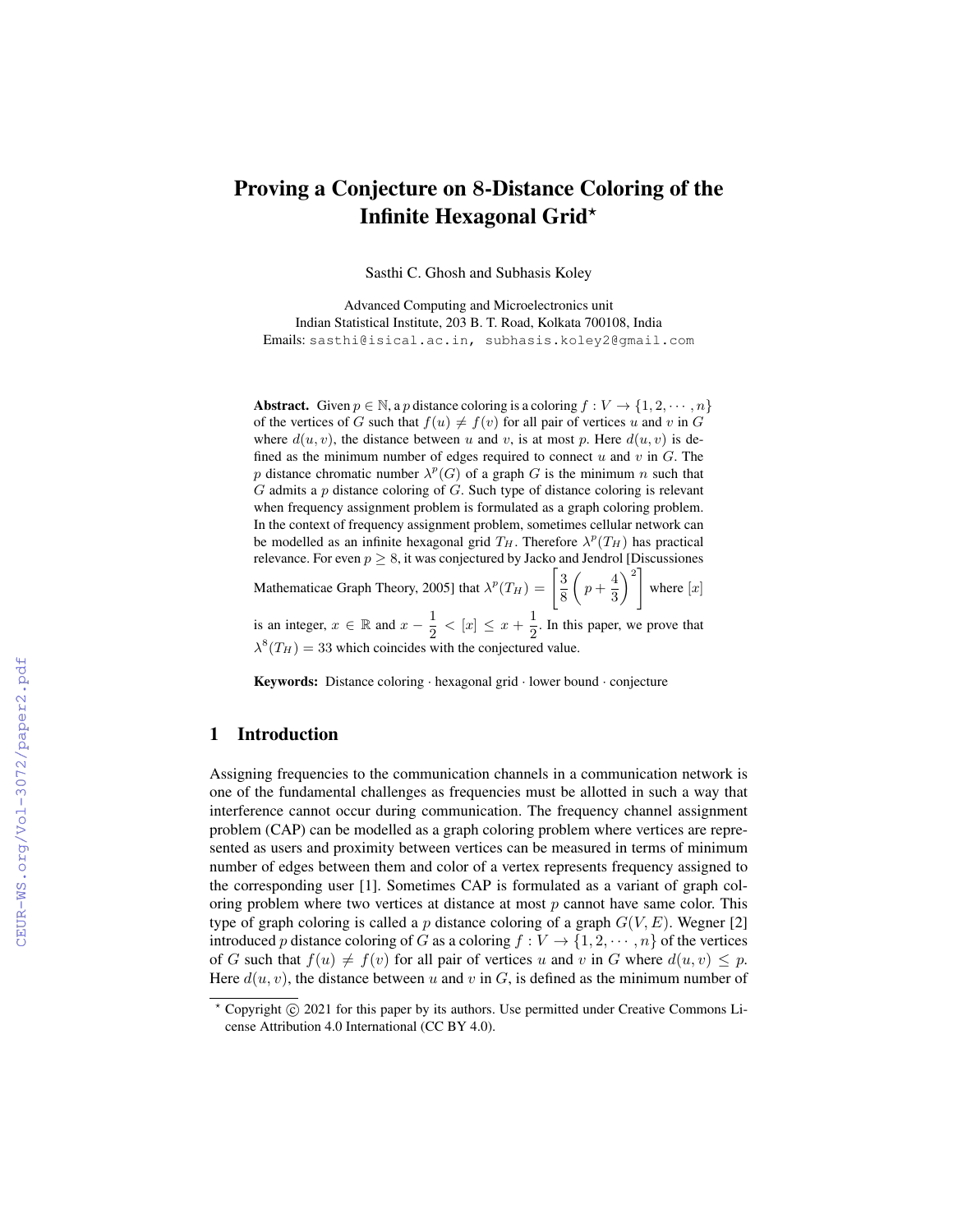edges required to connect  $u$  and  $v$  in  $G$ . The objective of such coloring problem is to find the p distance chromatic number  $\lambda^p(G)$  where  $\lambda^p(G)$  is the minimum n such that  $G$  admits a  $p$  distance coloring of  $G$ . Several authors studied the distance graph coloring problems [7–9]. Sometimes CAP in cellular network can be modelled as a graph coloring problem in infinite regular hexagonal grid or honeycomb grid  $T_H$ . In Fig. 1, honeycomb representation of  $T_H$  have been shown. The coordinates of the vertices of  $T_H$  have also been shown here.



Fig. 1: Honeycomb representation of  $T_H$  and coordinates of its vertices.

Several authors studied p distance graph coloring for  $T_H$  [3–6]. When p is odd, the exact value of  $\lambda^p(T_H)$  has been determined in [5]. But for even p, the exact value of  $\lambda^p(T_H)$  has not been determined yet [5, 7, 10, 11]. In [5], it was conjectured that for every even  $p \geq 8$ ,

$$
\lambda^p(T_H) = \left[\frac{3}{8}\left(p + \frac{4}{3}\right)^2\right] \tag{1}
$$

([x] is an integer,  $x \in \mathbb{R}$  and  $x - \frac{1}{2}$  $\frac{1}{2} < [x] \leq x + \frac{1}{2}$  $\frac{1}{2}$ ) and is still an open problem. It has been shown in [5] that

$$
|T_H'(V', E')| = \left(\frac{3}{2}p^2 + \frac{3}{2}p + 1\right)
$$
 (2)

where  $T'_H(V', E')$  is the maximum subgraph of  $T_H$  such that  $d(u, v) \leq 2p$  for every pair of vertices  $u, v \in V'$ . Using equation (2), a lower bound of  $\lambda^{2p}(T_H)$  was obtained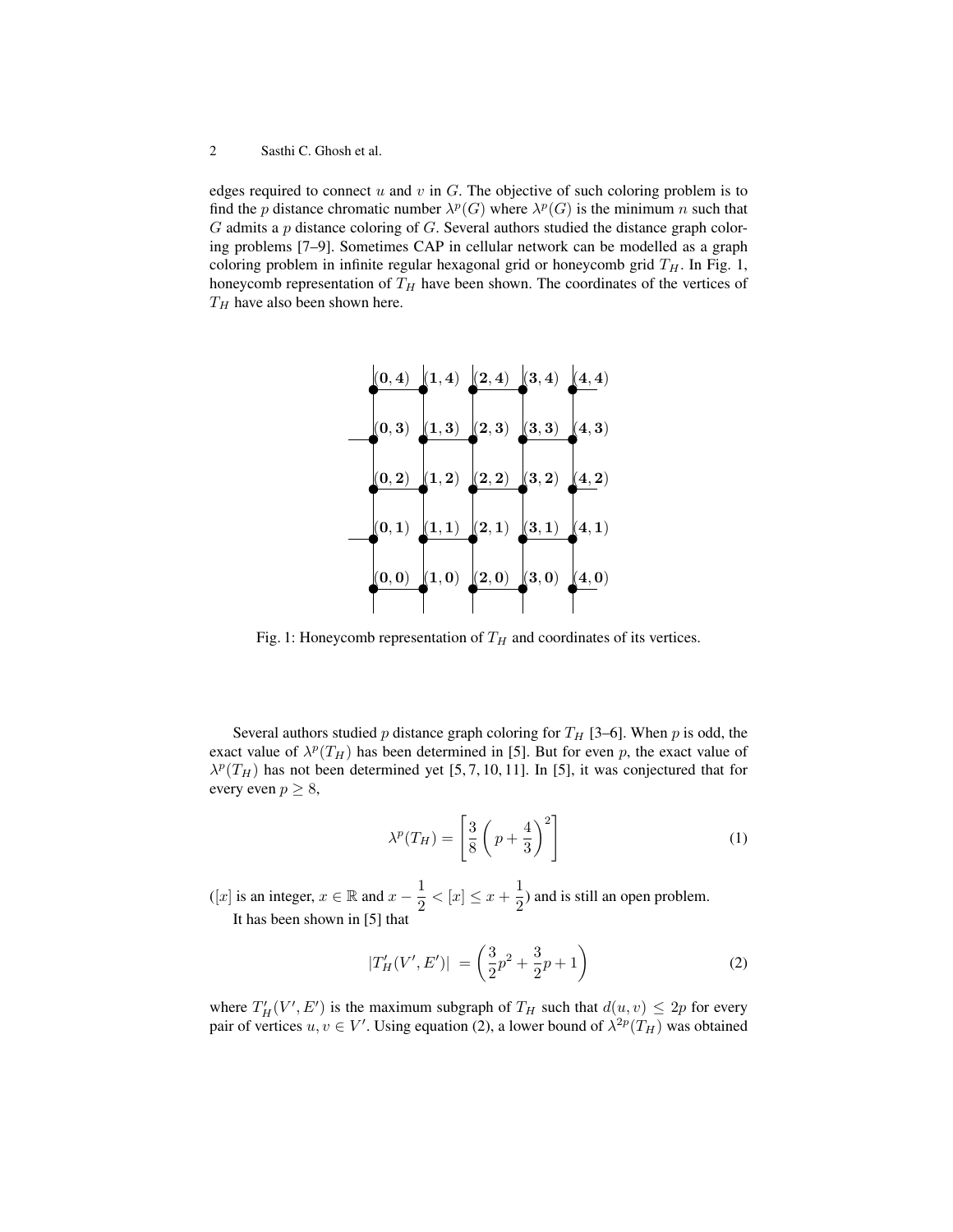in [5]. The result is as follows:

$$
\lambda^{2p}(T_H) \ge \left(\frac{3}{2}p^2 + \frac{3}{2}p + 1\right) + 1. \tag{3}
$$

equation (3) implies that  $\lambda^8(T_H) \geq 32$  [5]. But this value is one less than that of the value obtained from equation (1).

Again in [5], it was shown that when  $p = 4m$  where m is a positive integer,

$$
\lambda^{p}(T_H) \le \frac{3}{8} \left( p + \frac{4}{3} \right)^2 + \frac{1}{3}.
$$
 (4)

equation (4) implies that  $\lambda^8(T_H) \leq 33$ . Moreover, using a computer routine that explores all possible colorings of a subgraph of  $T_H$  with 109 vertices, authors in [5] found that 33 colors were required for the subgraph for 8 distance coloring and this value exactly coincides with the value obtained from the conjecture stated in equation (1) as well as with the upper bound stated in equation (4). In this paper, we prove that  $\lambda^8(T_H) \geq 33$ . Since  $\lambda^8(T_H) \leq 33$  [5], we get  $\lambda^8(T_H) = 33$ , thus answering the conjecture stated in equation (1) positively.

## 2 Problem statement and key ideas

**Definition 1.** A vertex with coordinates  $(i, j)$  in  $T_H$  is said to be a right vertex, or  $x_r$  if *it is connected to the vertex with coordinates*  $(i + 1, j)$  *by an edge.* 

A right vertex  $x_r$  with coordinates  $(i, j)$  is adjacent to the vertices having coordinates  $(i+1, j)$ ,  $(i, j+1)$  and  $(i, j-1)$  but not adjacent to the vertex with coordinates  $(i-1, j)$ .

 $\bf{Definition 2.}$  A vertex with coordinates  $(i,j)$  in  $T_H$  is said to be a left vertex, or  $x_l$  if it *is connected to the vertex with coordinates*  $(i - 1, j)$  *by an edge.* 

A left vertex  $x_l$  with coordinates  $(i, j)$  is adjacent to the vertices having coordinates  $(i - 1, j)$ ,  $(i, j + 1)$  and  $(i, j - 1)$  but not adjacent to the vertex with coordinates  $(i + 1, j)$ . In Fig. 2, a right and a left vertex in  $T_H$  are shown.

**Definition 3.** A subgraph  $D_x^{2p}$  ( $p \in \mathbb{N}$ ) of  $T_H$  centered at vertex  $x \in V(T_H)$  is the *maximum ordered vertex induced subgraph of*  $T_H$  *such that for each pair of vertices*  $u, v \in V(D_x^{2p}), d(u, v) \leq 2p$  and for every vertex  $w \in V(D_x^{2p}), d(w, x) \leq p$ .

In Fig. 3 different  $D_x^{2p}$  in  $T_H$  are shown.

Note that for any right vertex  $x_r$  and left vertex  $x_l$ ,  $D_{x_r}^{2p}$  and  $D_{x_l}^{2p}$  are isomorphic. So any property that holds for  $D_{x_r}^{2p}$  also holds for  $D_{x_l}^{2p}$ . Therefore, we will state and prove our results for  $D_{x_r}^{2p}$  and these also hold for  $D_{x_l}^{2p}$ .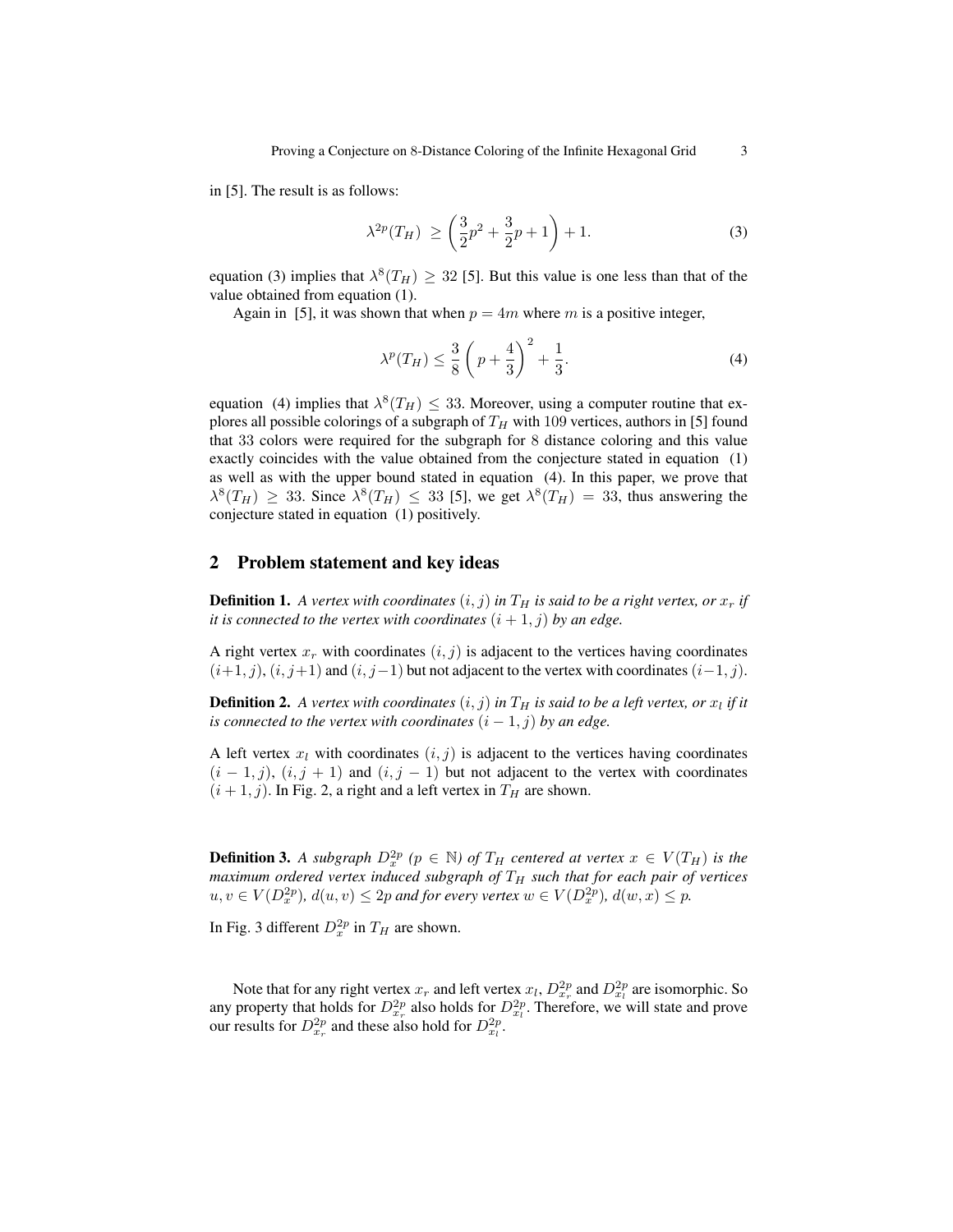

Fig. 2:  $x_r$  and  $x_l$  are right and left vertices in  $T_H$ .



Consider a right vertex  $x_r$  and we assume the coordinates of  $x_r$  are  $(0, 0)$ . The subgraph  $D_{x_r}^{16}$  is shown in Fig. 4. Note that there are  $3j$  vertices which are at distance j from  $x_r$ , where  $1 \le j \le 8$ . In Fig. 4, the 3j vertices are denoted as  $v_1^j, v_2^j, \dots, v_{3j}^j$ where  $1 \le j \le 8$ . We now define  $\mathcal{F}_j = \bigcup \{v_i^j\}$  where  $1 \le j \le 8$ . For  $5 \le q \le 8$ ,  $1{\le}i{\le}3j$ we define the following sets of vertices.

$$
V_{i-j}^q = \begin{cases} \{v_l^q : i \le l \le j\} & \text{when } i \le j\\ V_{i-3q}^q \cup V_{1-j}^q & \text{when } i > j \end{cases}
$$

## 3 Results

Consider  $V' = V(D_{x_r}^{16}) \setminus V(D_{x_r}^8) = \mathcal{F}_5 \cup \mathcal{F}_6 \cup \mathcal{F}_7 \cup \mathcal{F}_8$ . In the following discussion, we investigate how many times at maximum a color used in  $D_{x_r}^8$  can be reused in  $V'$ and where it can be reused in  $V'$ .

As  $|V(D_{x_r}^8)| = 1 + |\mathcal{F}_1| + |\mathcal{F}_2| + |\mathcal{F}_3| + |\mathcal{F}_4| = 31$ , we need 31 distinct colors to color the vertices of  $D_{x_r}^8$  and hence  $\lambda^8(D_{x_r}^8) \geq 31$ . In Fig. 4, we denote the  $3j$  colors of the vertices in  $\mathcal{F}_j$  as  $c_1^j, c_2^j, \cdots, c_{3j}^j$ , where  $1 \leq j \leq 4$ . It is evident that color c assigned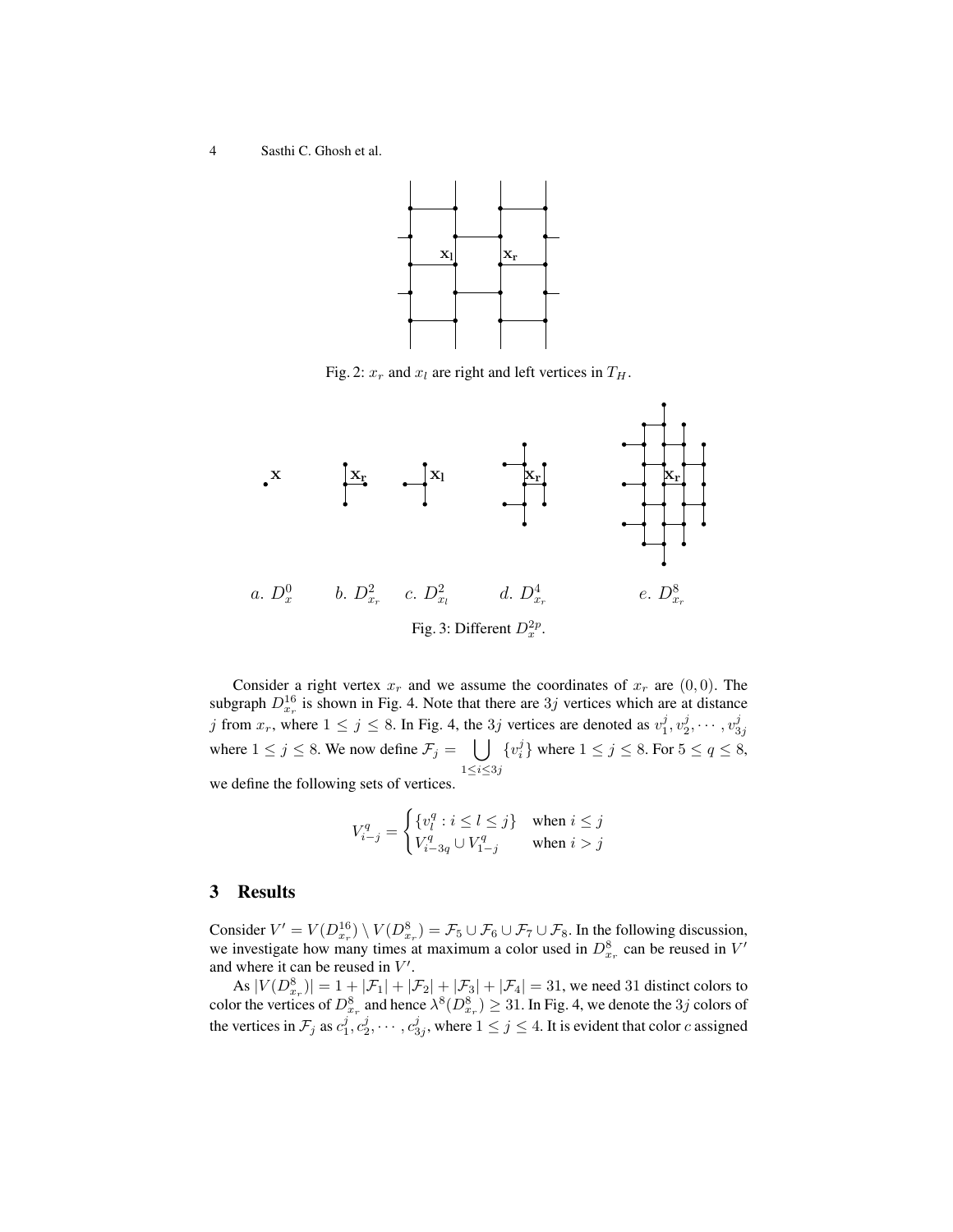

Fig. 4: All the vertices v with  $1 \leq d(v, x_r) \leq 8$  and color of all the vertices u with  $d(u, x_r) \leq 4$  (Color is mentioned within brackets next to the corresponding vertex).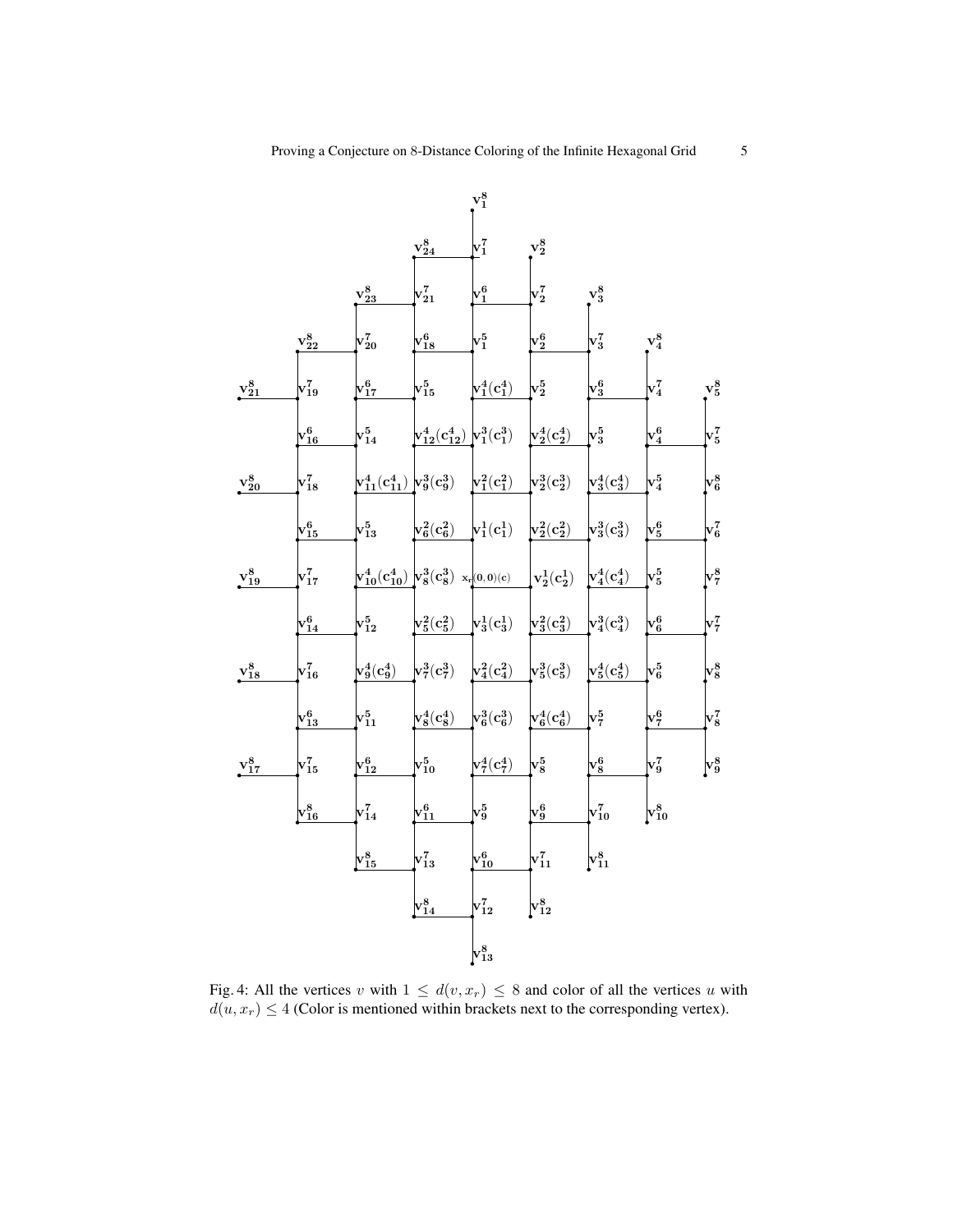to  $x_r$  cannot be reused at all in  $V'$  due to the reuse distance. In subsequent Observations we will state and prove how many times at most the colors  $c_1^j, c_2^j, \cdots, c_{3j}^j$  can be reused in  $V'$  and where they can be be reused to attain their maximum reusability.

**Observation 1** Each color  $c_i^1$  with  $i \in \{1, 2, 3\}$  can be reused at most three times in  $V'$ . For maximum reusability, each color  $c_i^1$  must be reused three times in  $\mathcal{F}_8$ .

*Proof.* There are three vertices in  $\mathcal{F}_1$  where the colors  $c_i^1$  with  $i \in \{1, \dots, 3\}$  are used. We first consider the color  $c_1^1$  used in vertex  $v_1^1$ . Observe that  $c_1^1$  can be reused in  $R = V_{5-17}^8 = R_1 \cup R_2 \cup R_3$  where  $R_1 = V_{5-8}^8$ ,  $R_2 = V_{9-12}^8$  and  $R_3 = V_{13-17}^8$  are three disjoint subsets of vertices. Note that every pair of vertices in  $R_1$  are at distance at most 8, and the same is true for  $R_2$  and  $R_3$ . Hence  $c_1^1$  can be reused at most three times in  $V'$ , once in  $R_1$ , once in  $R_2$  and once in  $R_3$ . Note that  $v_1^1$  and  $v_3^1$  are symmetric with respect to  $x_r$  where  $c_1^1$  and  $c_3^1$  are used respectively. Hence result obtained regarding how many times the color  $c_1^1$  can be reused in  $V'$  also holds for  $c_3^1$ . So we are remaining to consider the color  $c_2^1$  used in vertex  $v_2^1$ . For  $c_2^1$ , the corresponding sets  $R$ ,  $R_1$ ,  $R_2$  and  $R_3$  can easily be obtained as  $R = V_{13-1}^8$ ,  $R_1 = V_{13-16}^8$ ,  $R_2 = V_{17-21}^8$  and  $R_3 = V_{22-1}^8$ respectively. Hence  $c_2^1$  can also be reused at most three times in  $V'$ .

It is evident that each  $c_i^1$  with  $i \in \{1, 2, 3\}$  can only be reused in  $\mathcal{F}_8$ . Hence for maximum reusability, each color  $c_i^1$  must be reused three times in  $\mathcal{F}_8$ .

**Observation 2** Each color  $c_i^2$  with  $i \in \{1, \dots, 6\}$  can be reused at most two times in  $V'.$  *For maximum reusability, each color*  $c_i^2$  *must be reused two times in*  $\mathcal{F}_7 \cup \mathcal{F}_8$ *.* 

*Proof.* There are six vertices in  $\mathcal{F}_2$  where the colors  $c_i^2$  with  $i \in \{1, \dots, 6\}$  are used. Observe that the vertices  $v_1^2$  and  $v_4^2$  are symmetric with respect to  $x_r$  where  $c_1^2$  and  $c_4^2$ are used respectively. Similar fact holds for  $c_2^2$  and  $c_3^2$ ;  $c_5^2$  and  $c_6^2$ . Hence results obtained regarding how many times the colors  $c_1^2$ ,  $c_2^2$  and  $c_5^2$  can be reused in  $V'$  also hold for  $c_4^2$ ,  $c_3^2$  and  $c_6^2$  respectively. Therefore we need to consider the colors  $c_1^2$ ,  $c_2^2$  and  $c_5^2$  only.

- We will first consider the color  $c_1^2$ . It can be reused in  $R = V_{8-15}^7 \cup V_{9-17}^8$ . Observe that  $R = R_1 \cup R_2$  where  $R_1 = V_{8-11}^7 \cup V_{9-12}^8$  and  $R_2 = V_{12-15}^7 \cup V_{13-17}^8$ are two vertex disjoint subsets. Note that there does not exist any pair of vertices in  $R_1$  at distance 9 or more. Same fact holds for  $R_2$ . Hence  $c_1^2$  can be reused at most two times in  $V'$ , once in  $R_1$  and once in  $R_2$ . It is evident that each  $c_i^2$  with  $i \in \{1, \dots, 6\}$  can only be reused in  $\mathcal{F}_7 \cup \mathcal{F}_8$ . Hence  $c_1^2$  must be reused two times in  $\mathcal{F}_7 \cup \mathcal{F}_8$  to attain its maximum reusability. Similar result holds for  $c_4^2$  also. For the colors  $c_2^2$  and  $c_5^2$  the sets  $R$ ,  $R_1$  and  $R_2$  are stated below.
- $c_2^2$ :  $R = V_{12-19}^7 \cup V_{13-21}^8 = R_1 \cup R_2$ ;  $R_1 = V_{12-15}^7 \cup V_{13-17}^8$ ;  $R_2 = V_{16-19}^7 \cup$  $V_{18-21}^8$ .

$$
- c_5^2 \colon R = V_{1-8}^7 \cup V_{1-9}^8 = R_1 \cup R_2; R_1 = V_{1-4}^7 \cup V_{1-4}^8; R_2 = V_{5-8}^7 \cup V_{5-9}^8.
$$

**Observation 3** Each color  $c_i^3$  with  $i \in \{1, \dots, 9\}$  can be reused at most three times in  $V'$ . For maximum reusability, each  $c_i^3$  with  $i \in \{2,5,8\}$  must be reused at least two *times in*  $\mathcal{F}_7 \cup \mathcal{F}_8$  *and each*  $c_i^3$  *with*  $i \in \{1, \cdots, 9\} \setminus \{2, 5, 8\}$  *must be reused at least once in*  $\mathcal{F}_7 \cup \mathcal{F}_8$ *.*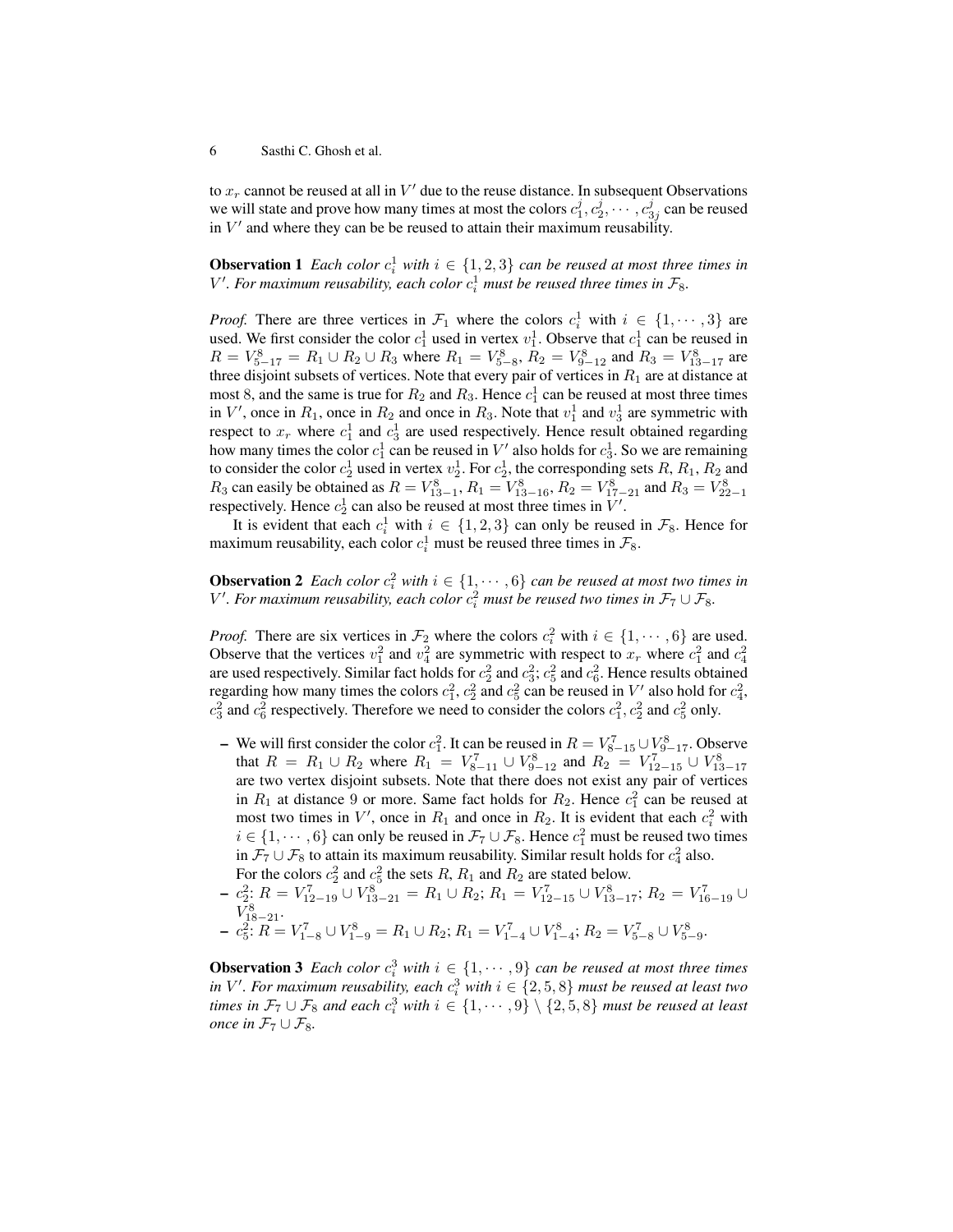*Proof.* Note that the pair of colors  $c_1^3$  and  $c_6^3$  are assigned to the vertices  $v_1^3$  and  $v_6^3$  which are symmetric with respect to  $x_r$ . Similar fact holds for  $c_2^3$  and  $c_3^3$ ;  $c_3^3$  and  $c_4^3$ ;  $c_9^3$  and  $c_7^3$ . Hence results obtained regarding how many times the colors  $c_1^3$ ,  $c_2^3$ ,  $c_3^3$  and  $c_9^3$  can be reused in  $V'$  also hold for  $c_6^3$ ,  $c_5^3$ ,  $c_4^3$  and  $c_7^3$  respectively. Therefore, we need to consider the colors  $c_1^3$ ,  $c_2^3$ ,  $c_3^3$ ,  $c_9^3$  only. We will consider the case for the color  $c_8^3$  separately.

- First consider the color  $c_1^3$ . It can be reused in  $R = V_{7-13}^6 \cup V_{8-15}^7 \cup V_{5-18}^8 =$  $R_1 \cup R_2 \cup R_3$  where  $R_1 = V_{8-8}^7 \cup V_{5-9}^8$ ,  $R_2 = V_{7-10}^6 \cup V_{9-12}^7 \cup V_{10-13}^8$  and  $R_3 = V_{11-13}^6 \cup V_{13-15}^7 \cup V_{14-18}^8$  are three disjoint subsets of vertices. Observe that every pair of vertices belonging to the same subset are at distance at most 8. Hence  $c_1^3$  can be reused at most three times, once in  $R_1 \subset \mathcal{F}_7 \cup \mathcal{F}_8$ , once in  $R_2$  and once in  $R_3$ . To reuse  $c_1^3$  three times in V', it must be reused at least once at  $\mathcal{F}_7 \cup \mathcal{F}_8$ . Similar result holds for  $c_6^3$  also.

For each of the colors  $c_2^3$ ,  $c_3^3$ ,  $c_9^3$  and  $c_8^3$  the set R and its corresponding partitions  $R_1, R_2, R_3$  are as stated below.

- $c_2^3$ :  $R = V_{10-13}^6 \cup V_{12-15}^7 \cup V_{9-21}^8 = R_1 \cup R_2 \cup R_3$ ;  $R_1 = V_{9-12}^8$ ;  $R_2 = V_{10-13}^6 \cup R_1^8$  $V_{12-15}^7 \cup V_{13-16}^8$ ;  $R_3 = V_{17-21}^8$ ; To reuse  $c_2^3$  three times, it must be used once in  $R_1 \subset \mathcal{F}_8 \subset \mathcal{F}_7 \cup \mathcal{F}_8$ , once in  $R_2$  and once in  $R_3 \subset \mathcal{F}_8 \subset \mathcal{F}_7 \cup \mathcal{F}_8$ . Hence to reuse  $c_2^3$  three times, it must be used at least two times in  $\mathcal{F}_7 \cup \mathcal{F}_8$ . Similar result holds for  $c_5^3$  also.
- $c_3^3$ :  $R = V_{10-16}^6 \cup V_{12-19}^7 \cup V_{12-1}^8 = R_1 \cup R_2 \cup R_3$ ;  $R_1 = V_{10-12}^6 \cup V_{12-14}^7 \cup V_{12-16}^8$ ;  $R_2 = V_{13-16}^6 \cup V_{15-18}^7 \cup V_{17-20}^8$ ;  $R_3 = V_{19-19}^7 \cup V_{21-1}^8$ ; To reuse  $c_3^3$  three times, it must be used once in  $R_1$ , once in  $R_2$  and once in  $R_3 \subset \mathcal{F}_7 \cup \mathcal{F}_8$ . Hence to reuse  $c_3^3$  three times, it must be used at least once in  $\mathcal{F}_7 \cup \mathcal{F}_8$ . Similar result holds for  $c_4^3$ also.
- $c_9^3$ :  $R = V_{4-10}^6 \cup V_{5-12}^7 \cup V_{4-17}^8 = R_1 \cup R_2 \cup R_3$ ;  $R_1 = V_{4-6}^6 \cup V_{5-7}^7 \cup V_{4-8}^8$ ;  $R_2 = V_{7-10}^6 \cup V_{8-11}^7 \cup V_{9-12}^8$ ;  $R_3 = V_{12-12}^7 \cup V_{13-17}^8$ ; To reuse  $c_9^3$  three times, it must be used once in  $R_1$ , once in  $R_2$  and once in  $R_3 \subset \mathcal{F}_7 \cup \mathcal{F}_8$ . Hence to reuse  $c_9^3$  three times, it must be used at least once in  $\mathcal{F}_7 \cup \mathcal{F}_8$ . Similar result holds for  $c_7^3$ also.
- $c_8^3$ : at  $R = V_{4-7}^6 \cup V_{5-8}^7 \cup V_{1-13}^8 = R_1 \cup R_2 \cup R_3$ ;  $R_1 = V_{1-4}^8$ ;  $R_2 = V_{4-7}^6 \cup$  $V_{5-8}^{7} \cup V_{5-9}^{8}$ ;  $R_3 = V_{10-13}^{8}$ ; To reuse  $c_8^3$  three times, it must be used once in  $R_1 \nightharpoonup \mathcal{F}_8 \subset \mathcal{F}_7 \cup \mathcal{F}_8$ , once in  $R_2$  and once in  $R_3 \subset \mathcal{F}_8 \subset \mathcal{F}_7 \cup \mathcal{F}_8$ . Hence to reuse  $c_8^3$  three times, it must be used at least two times in  $\mathcal{F}_7 \cup \mathcal{F}_8$ .

**Observation 4** Each color  $c_i^4$  with  $i \in \{1, \dots, 12\}$  can be reused at most three times *in*  $V'$ . For maximum reusability, each  $c_i^4$  with  $i \in \{1, \cdots, 12\}$  must be reused at least *two times in*  $\mathcal{F}_7 \cup \mathcal{F}_8$ *.* 

*Proof.* Note that the colors  $c_1^4$  and  $c_7^4$  are used at  $v_1^4$  and  $v_7^4$  respectively which are symmetric with respect to  $x_r$ . Similar fact also hold for  $c_2^4$  and  $c_6^4$ ;  $c_3^4$  and  $c_5^4$ ;  $c_8^4$  and  $c_{12}^4$ ;  $c_9^4$  and  $c_{11}^4$ . Hence result obtained regarding how many times the colors  $c_1^4$ ,  $c_2^4$ ,  $c_3^4$ ,  $c_8^4$ and  $c_9^4$  can be reused in V' are same for the colors  $c_7^4$ ,  $c_6^4$ ,  $c_5^4$ ,  $c_{12}^4$  and  $c_{11}^4$  respectively. Therefore we need to consider the colors  $c_1^4$ ,  $c_2^4$ ,  $c_3^4$ ,  $c_8^4$  and  $c_9^4$  only. We will consider the remaining two colors  $c_4^4$  and  $c_{10}^4$  separately.

- We first consider the color  $c_1^4$ . It can be reused at  $R = V_{6-11}^5 \cup V_{7-13}^6 \cup V_{7-16}^7 \cup$  $V_{8-18}^8 = R_1 \cup R_2 \cup R_3$  where  $R_1 = V_{6-8}^5 \cup V_{7-9}^6 \cup V_{7-10}^7 \cup V_{8-11}^8$ ,  $R_2 =$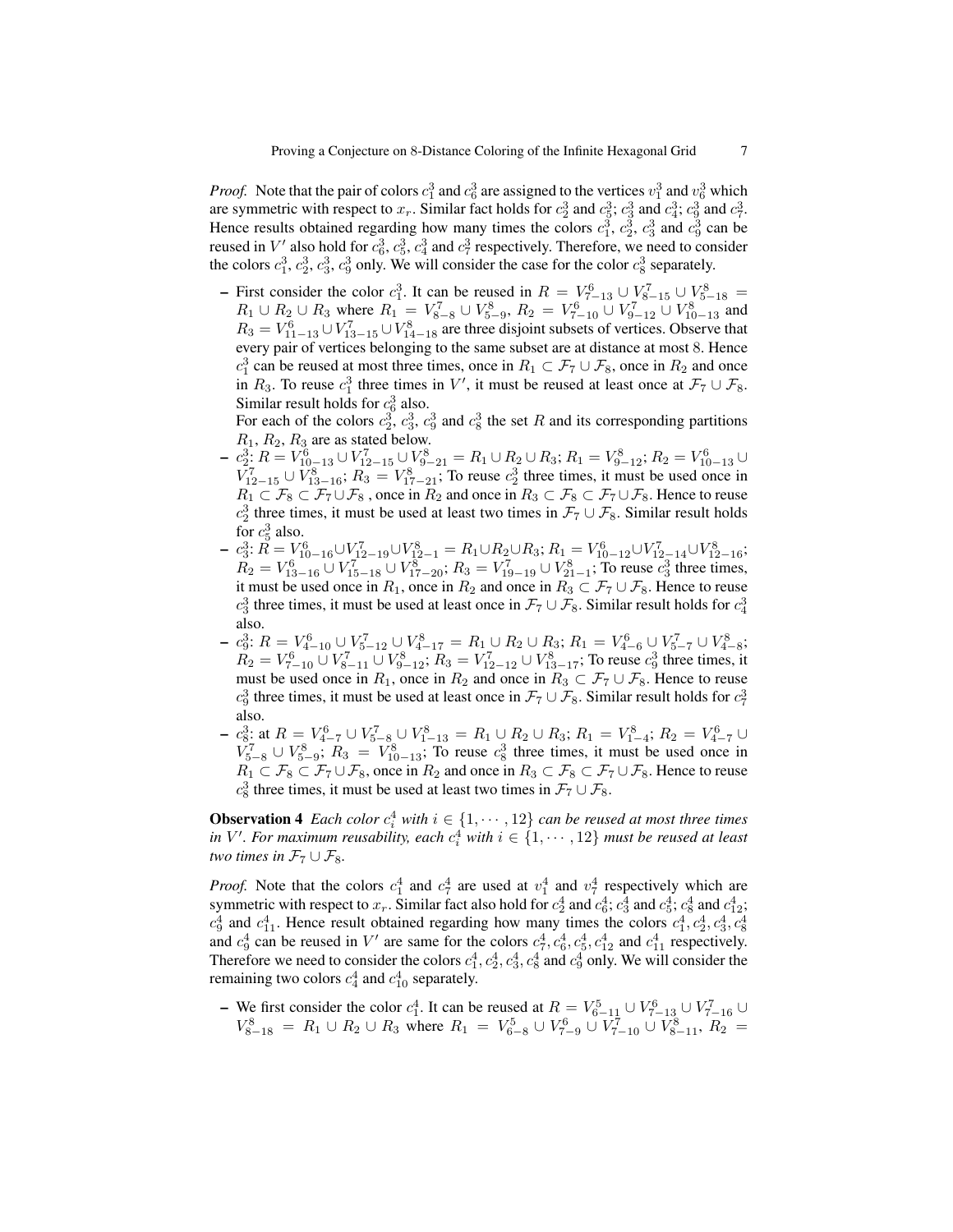$V_{9-11}^5 \cup V_{10-13}^6 \cup V_{11-14}^7 \cup V_{12-16}^8$  and  $R_3 = V_{15-16}^7 \cup V_{17-18}^8$  are three disjoint subsets. Observe that every pair of vertices belonging to the same subset are at distance at most 8. Hence  $c_1^4$  can be reused at most three times, once in  $R_1$ , once in  $R_2$  and once in  $R_3$ .

Observe that  $c_1^4$  can be reused two times in  $\mathcal{F}_5 \cup \mathcal{F}_6$  only when  $c_1^4$  is used once in  $u \in V_{6-8}^5 \cup V_{7-9}^6 \subset R_1$  and once in  $v \in V_{9-11}^5 \cup V_{10-13}^6 \subset R_2$  such that  $d(u, v) \ge 9$ . Note that for any such  $(u, v)$  pair, there does not exist any  $w \in R_3$ such that  $d(u, w) \ge 9$  and  $d(v, w) \ge 9$ . That is, in that case,  $c_1^4$  cannot be reused once more in  $R_3$ . This implies that for maximum reusability,  $c_1^4$  can be reused at most once in  $\mathcal{F}_5 \cup \mathcal{F}_6$ . Hence  $c_1^4$  must be used at least two times in  $\mathcal{F}_7 \cup \mathcal{F}_8$  to attain its maximum reusability. Similar result holds for  $c_7^4$  also.

For each of the colors  $c_2^4$ ,  $c_3^4$ ,  $c_4^4$ ,  $c_8^4$ ,  $c_9^4$  and  $c_{10}^4$  the set R and its corresponding partitions  $R_1$ ,  $R_2$ ,  $R_3$  are stated below.

-  $c_2^4$ :  $R = V_{9-11}^5 \cup V_{10-13}^6 \cup V_{8-19}^7 \cup V_{9-21}^8 = R_1 \cup R_2 \cup R_3$ ;  $R_1 = V_{8-11}^7 \cup V_{9-12}^8$ ;  $R_2 = V_{9-11}^5 \cup V_{10-13}^6 \cup V_{12-15}^7 \cup V_{13-17}^8$ ;  $R_3 = V_{16-19}^7 \cup$  $V_{18-21}^8;$ 

To reuse  $c_2^4$  three times, it must be reused once in  $R_1 \subset \mathcal{F}_7 \cup \mathcal{F}_8$ , once in  $R_2$  and once in  $R_3 \subset \mathcal{F}_7 \cup \mathcal{F}_8$  and hence it must be reused at least two times in  $\mathcal{F}_7 \cup \mathcal{F}_8$ . Similar result holds for  $c_6^4$  also.

-  $c_3^4$ :  $R = V_{9-14}^5 \cup V_{10-16}^6 \cup V_{11-20}^7 \cup V_{12-22}^8 = R_1 \cup R_2 \cup R_3$ ;  $R_1 = V_{9-11}^5 \cup V_{10-13}^6 \cup V_{11-14}^7 \cup V_{12-16}^8$ ;  $R_2 = V_{15-16}^7 \cup V_{17-18}^8$ ;  $R_3 = V_{12-14}^5 \cup$  $V_{14-16}^6 \cup V_{17-20}^7 \cup V_{19-22}^8;$ 

Observe that  $c_3^4$  can be reused two times in  $\mathcal{F}_5 \cup \mathcal{F}_6$  only when  $c_3^4$  is used once in  $u \in V_{9-11}^5 \cup V_{10-13}^6 \subset R_1$  and once in  $v \in V_{12-14}^5 \cup V_{14-16}^6 \subset R_3$  such that  $d(u, v) \geq 9$ . Note that for any such  $(u, v)$  pair, there does not exist any  $w \in R_2$ such that  $d(u, w) \ge 9$  and  $d(v, w) \ge 9$ . That is, in that case,  $c_3^4$  cannot be reused once more in  $R_2$ . This implies that for maximum reusability,  $c_1^4$  can be reused at most once in  $\mathcal{F}_5 \cup \mathcal{F}_6$ . Hence  $c_3^4$  must be used at least two times in  $\mathcal{F}_7 \cup \mathcal{F}_8$  to attain its maximum reusability. Similar result holds for  $c_5^4$  also.

 $- c_4^4$ :  $R = V_{11-14}^5 \cup V_{13-16}^6 \cup V_{12-1}^7 \cup V_{13-1}^8 = R_1 \cup R_2 \cup R_3$ .  $R_1 = V_{12-15}^7 \cup V_{13-17}^8$ ;  $R_2 = V_{11-14}^5 \cup V_{13-16}^6 \cup V_{16-18}^7 \cup V_{18-20}^8$ ;  $R_3 = V_{19-1}^7 \cup$  $V_{21-1}^8;$ 

To reuse  $c_4^4$  three times, it must be reused once in  $R_1 \subset \mathcal{F}_7 \cup \mathcal{F}_8$ , once in  $R_2$  and once in  $R_3 \subset \mathcal{F}_7 \cup \mathcal{F}_8$  and hence it must be reused at least two times in  $\mathcal{F}_7 \cup \mathcal{F}_8$  to attain its maximum reusability.

- $c_8^4$ :  $R = V_{1-4}^5 \cup V_{1-4}^6 \cup V_{19-8}^7 \cup V_{21-9}^8 = R_1 \cup R_2 \cup R_3$ ;  $R_1 = V_{19-1}^7 \cup V_{21-1}^8$ ;  $R_2 = V_{1-4}^5 \cup V_{1-4}^6 \cup V_{2-4}^7 \cup V_{2-4}^8$ ;  $R_3 = V_{5-8}^7 \cup V_{5-9}^8$ ; To reuse  $c_8^4$  three times, it must be reused once in  $R_1 \subset \mathcal{F}_7 \cup \mathcal{F}_8$ , once in  $R_3 \subset \mathcal{F}_9$  $\mathcal{F}_7 \cup \mathcal{F}_8$  and once in  $R_2$  and hence it must be reused at least two times in  $\mathcal{F}_7 \cup \mathcal{F}_8$ to attain its maximum reusability. Similar result holds for  $c_{12}^4$  also.
- $c_9^4$ :  $R = V_{1-6}^5 \cup V_{1-7}^6 \cup V_{21-9}^7 \cup V_{24-10}^8 = R_1 \cup R_2 \cup R_3$ ;

 $R_1 = V_{1-3}^5 \cup V_{1-3}^6 \cup V_{21-4}^7 \cup V_{24-3}^8$ ;  $R_2 = V_{5-5}^7 \cup V_{4-5}^8$ ;  $R_3 = V_{4-6}^5 \cup V_{4-7}^6 \cup$  $V_{6-9}^7 \cup V_{6-10}^8$ ;

Observe that  $c_9^4$  can be reused two times in  $\mathcal{F}_5 \cup \mathcal{F}_6$  only when  $c_9^4$  is used once in  $u \in V_{1-3}^5 \cup V_{1-3}^6 \subset R_1$  and once in  $v \in V_{4-6}^5 \cup V_{4-7}^6 \subset R_3$  such that  $d(u, v) \ge 9$ . Note that for any such  $(u, v)$  pair, there does not exist any  $w \in R_2$  such that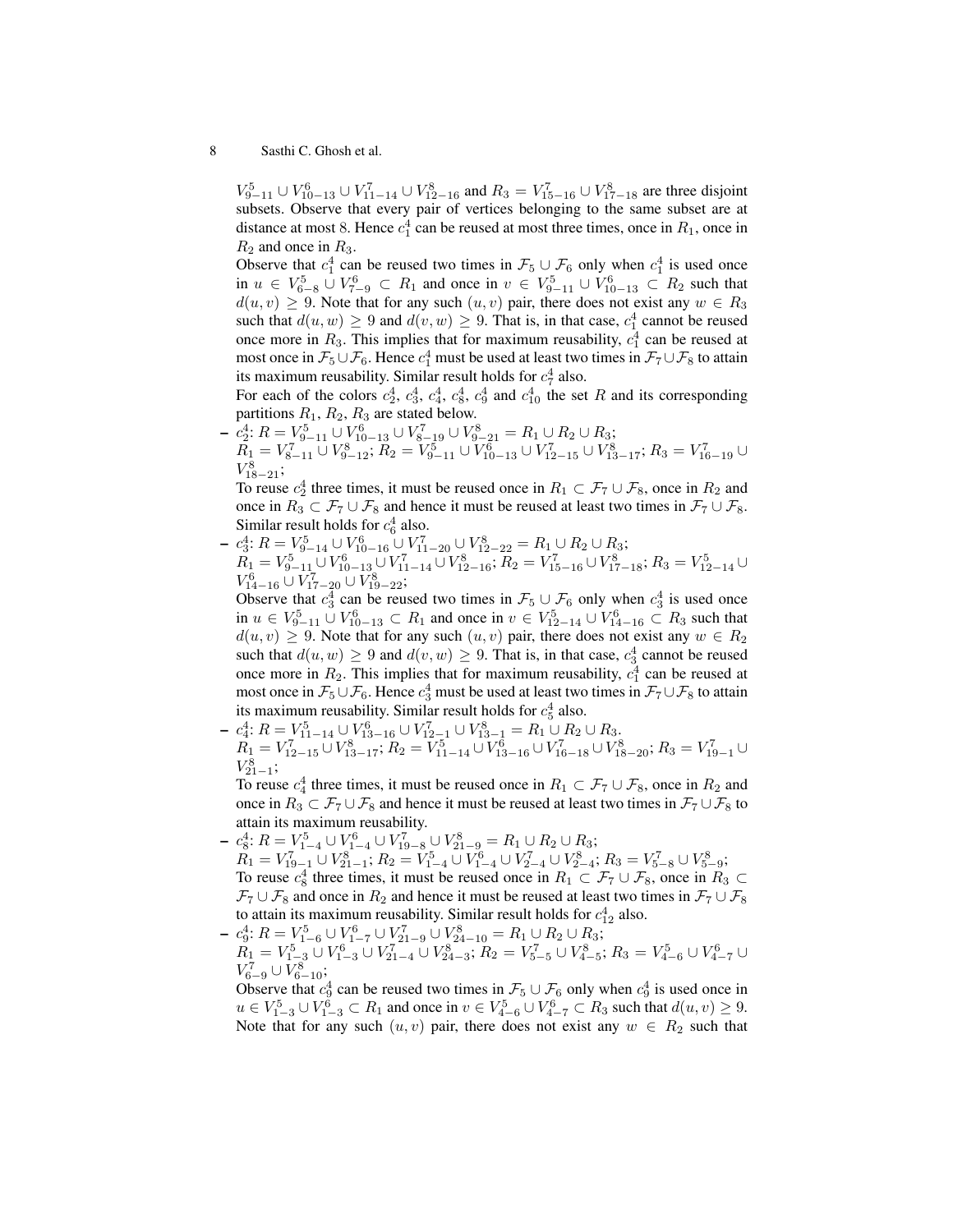$d(u, w) \ge 9$  and  $d(v, w) \ge 9$ . That is, in that case,  $c_9^4$  cannot be reused once more in  $R_2$ . This implies that for maximum reusability,  $c_9^4$  can be reused at most once in  $\mathcal{F}_5\cup\mathcal{F}_6$ . Hence  $c_9^4$  must be used at least two times in  $\mathcal{F}_7\cup\mathcal{F}_8$  to attain its maximum reusability. Similar result holds for  $c_{11}^4$  also.

-  $c_{10}^4$ :  $R = V_{4-6}^5 \cup V_{4-7}^6 \cup V_{1-12}^7 \cup V_{1-13}^8 = R_1 \cup R_2 \cup R_3$ ;  $R_1 = V_{1-4}^7 \cup V_{1-4}^8$ ;  $R_2 = V_{4-6}^5 \cup V_{4-7}^6 \cup V_{5-8}^7 \cup V_{5-9}^8$ ;  $R_3 = V_{9-12}^7 \cup V_{10-13}^8$ ; To reuse  $c_{10}^4$  three times, it must be reused once in  $R_1 \subset \mathcal{F}_7 \cup \mathcal{F}_8$ , once in  $R_2$  and once in  $R_3 \subset \mathcal{F}_7 \cup \mathcal{F}_8$  and hence it must be reused at least two times at  $\mathcal{F}_7 \cup \mathcal{F}_8$ .

Now we investigate whether the colors used in  $D_{x_r}^8$  are sufficient to color the vertices of  $V'$  or new color/s is/are to be introduced to color them. Note that if new color/s is/are necessary then the required number of new color/s will depend on the number of vertices of V' which cannot be colored with the colors used in  $D_{x_r}^8$  and how many times at maximum a new color can be used in  $V'$ . In following Observation, we first state that how many times at maximum a color not appearing in  $D_{x_r}^8$  can be used in  $V'$ and then based on this result, in Theorem 1, we finally state the minimum number of colors required to color the vertices of  $D_{x_r}^{16}$ .

## **Observation 5** A color  $c_n$  not appearing in  $D_{x_r}^8$  can be used at most five times in V'.

*Proof.* The color  $c_n$  can be used in  $V' = \mathcal{F}_5 \cup \mathcal{F}_6 \cup \mathcal{F}_7 \cup \mathcal{F}_8 = V_{1-24}^8 \cup V_{1-21}^7 \cup V_{1-18}^6 \cup V_{1-18}^7$  $V_{1-15}^5$ . Observe that V' can be partitioned into six disjoint subsets  $R_1 = V_{21-1}^8 \cup ...$  $V_{19-1}^7 \cup V_{16-1}^6 \cup V_{14-1}^5$ ,  $R_2 = V_{17-20}^8 \cup V_{15-18}^7 \cup V_{13-15}^6 \cup V_{11-13}^5$ ,  $R_3 = V_{12-16}^8 \cup V_{12-16}^7$  $V_{11-14}^7 \cup V_{9-12}^6 \cup V_{8-10}^5, R_4 = V_{7-11}^8 \cup V_{7-10}^7 \cup V_{5-8}^6 \cup V_{5-7}^5, R_5 = V_{2-6}^8 \cup V_{2-5}^7 \cup V_{3-7}^7$  $V_{2-4}^6 \cup V_{2-4}^5$  and  $R_6 = V_{6-6}^7$  where every pair of vertices in a subset is at most distance 8 apart. If  $c_n$  is not used in  $v_6^7$ , the only vertex in  $R_6$ , then  $c_n$  can be used at most five times in  $V'$ . In other words, to use  $c_n$  six times in  $V'$ ,  $c_n$  must be used in  $v_6^7$ . If  $c_n$  is used in  $v_6^7$  then the set of vertices where  $c_n$  can be reused is  $R' = V_{11-2}^8 \cup$  $V_{11-1}^7 \cup V_{9-1}^6 \cup V_{9-15}^5$ . Now observe that  $R'$  can be partitioned into four disjoint subsets  $R_1' = V_{11-15}^8 \cup V_{11-13}^7 \cup V_{9-12}^6 \cup V_{9-10}^5$ ,  $R_2' = V_{16-19}^8 \cup V_{14-18}^7 \cup V_{13-15}^6 \cup V_{11-13}^5$ ,  $R_3' = V_{20-24}^8 \cup V_{19-21}^7 \cup V_{16-1}^6 \cup V_{14-15}^5$  and  $R_4' = V_{1-2}^8 \cup V_{1-1}^7$  where every pair of vertices in a subset is at most distance  $8$  apart. This implies that  $c_n$  can be used at most five times in  $V'$  regardless of whether  $c_n$  is used or not used in  $v_6^7$ .

Now we state and prove our main theorem.

## **Theorem 1.**  $\lambda^8(T_H) \geq 33$ .

*Proof.* As  $|V(D_{x_r}^8)| = 31$  and  $|V(D_{x_r}^{16})| = 109$ ,  $(109 - 31) = 78$  vertices are to be colored with the colors from  $c_1^j, c_2^j, \cdots, c_{3j}^j$ , where  $1 \leq j \leq 4$  (Note that color c of  $x_r$ cannot be reused in  $D_{x_r}^{16}$  as any vertex in  $D_{x_r}^{16}$  is at distance at most 8 from  $x_r$ ). From Observation 1, Observation 2, Observation 3 and Observation 4, using these colors we can color at most  $( (3 \times 3)$  $c_i^1, i \in \{1,2,3\}$  $+ (6 \times 2)$  $c_i^2, i \in \{1, 2, \cdots, 6\}$  $+ (9 \times 3)$  $c_i^3, i \in \{1, 2, \cdots, 9\}$  $+ (12 \times 3)$  $c_i^4, i \in \{1, 2, \cdots, 12\}$  $) = 84$ 

vertices in  $V'$  if each of them are reused with their maximum potential of reusability.

As discussed in Observation 1, all  $c_i^1$ ,  $i \in \{1, 2, 3\}$  must be reused three times in  $\mathcal{F}_8$  to attain their maximum reusability in  $V'$ ; Hence all  $c_i^1$ s,  $i \in \{1, 2, 3\}$  together must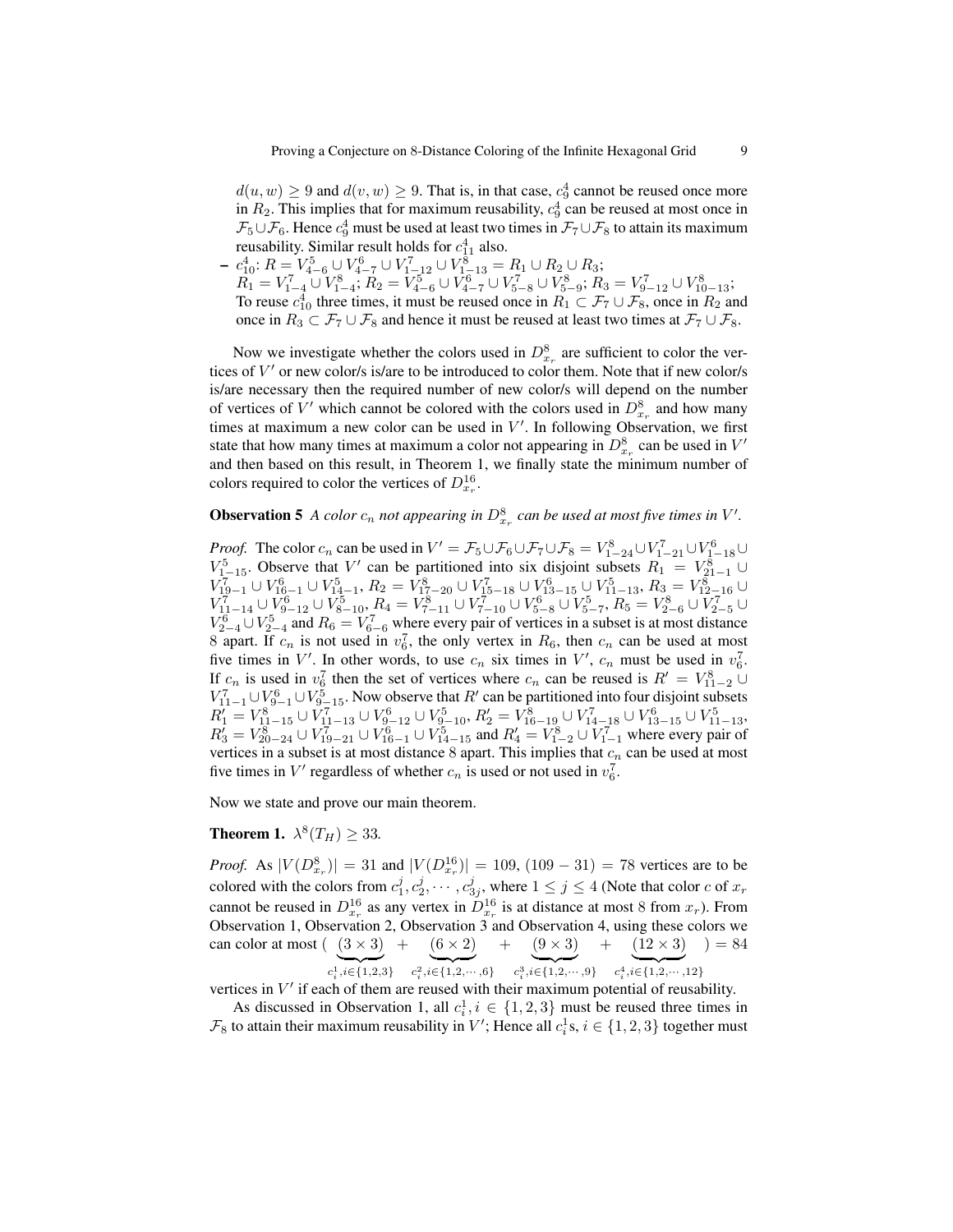occupy 9 vertices in  $\mathcal{F}_8$  here. As discussed in Observations 2, all  $c_i^2$ ,  $i \in \{1, 2, \dots, 6\}$ must be reused two times in  $\mathcal{F}_7 \cup \mathcal{F}_8$  to attain their maximum reusability; Hence all  $c_i^2$ s,  $i \in \{1, 2, \dots, 6\}$  together must occupy 12 vertices in  $\mathcal{F}_8 \cup \mathcal{F}_7$  here. As discussed in Observations 3, each of  $c_2^3$ ,  $c_5^3$  and  $c_8^3$  must be used at least two times in  $\mathcal{F}_7 \cup \mathcal{F}_8$  to attain their maximum reusability and each of  $c_i^3$ ,  $i \in \{1, 2, \dots, 9\} \setminus \{2, 5, 8\}$  must be reused at least once in  $\mathcal{F}_7 \cup \mathcal{F}_8$  to attain their maximum reusability. So, all  $c_i^3$ s,  $i \in$  $\{1, 2, \dots, 9\}$  together must occupy at least 12 vertices in  $\mathcal{F}_7 \cup \mathcal{F}_8$  here. As discussed in Observations 4, all  $c_i^4$ ,  $i \in \{1, 2, \dots, 12\}$  must be reused at least two times in  $\mathcal{F}_7 \cup \mathcal{F}_8$  to attain their maximum reusability. So, all  $c_i^4$ s,  $i \in \{1, 2, \cdots, 12\}$  together must occupy at least 24 vertices in  $\mathcal{F}_7 \cup \mathcal{F}_8$  here. Therefore, to satisfy the maximum reusability of each color used in  $D_{x_r}^8$ , total positions required at  $\mathcal{F}_7 \cup \mathcal{F}_8$  is at least  $9 + 12 + 12 + 24 = 57$ . However, total positions available at  $\mathcal{F}_7 \cup \mathcal{F}_8$  is  $21 + 24 = 45$  only. Since two or more colors cannot be given at the same vertex, these colors together must loose the potential of maximum reusability by at least  $57 - 45 = 12$  in V'. Hence they together can color maximum  $(84 – 12) = 72$  vertices in V'. Since V' has 78 vertices, new color/s must be needed to color at least  $(78 - 72) = 6$  vertices of V'. From observation 5, a new color can color at most five vertices in  $V'$ . So at least two new colors are required to color these six vertices. Since 31 distinct colors are required for  $D_{x_r}^8$ , at least  $(31 + 2) = 33$ colors are required for  $D_{x_r}^{16}$ . Hence  $\lambda^8(D_{x_r}^{16}) \geq 33$ .

As for any left vertex  $x_l$ ,  $D_{x_r}^{16}$  and  $D_{x_l}^{16}$  are isomorphic, so  $\lambda^8 (D_{x_l}^{16}) \geq 33$ . As  $D_{x_r}^{16}$  and  $D_{x_l}^{16}$  are subgraphs of  $T_H$ , we conclude that  $\lambda^8 (T_H) \geq 33$ . Hence the proof.

## 4 Conclusion

In our work we show that  $\lambda^p(T_H) \geq 33$  and this exactly coincides with the value obtained from the conjecture and upper bound of  $\lambda^p(T_H)$  as obtained in [5] when  $p = 8$ . Exact value of  $\lambda^p(T_H)$  for even  $p > 8$  is still unknown and determining it is an interesting problem for future work.

### References

- 1. W. K. Hale, Frequency assignment: Theory and applications, Proc. IEEE, 68 (1980), pp.1497-1514.
- 2. G. Wegner, Graphs with given diameter and a colouring problem( Preprint, University of Dortmund, 1977).
- 3. A. A. Bertossi, M. C. Pinotti, R. Rizzi and A. M. Shende, Channel assignment in honeycomb networks, Theoretical Computer Science, vol. 2841, pp. 150-162, 2003.
- 4. A. A. Bertossi, M. C. Pinotti, R. Rizzi and A. M. Shende, Channel assignment for interference avoidance in honeycomb wireless networks, Journal of Parallel and Distributed Computing, vol. 64, pp. 1329-1344, 2004.
- 5. P. Jacko, S. Jendrol, Distance coloring of the hexagonal lattice, Discussiones Mathematicae Graph Theory, vol. 25, pp. 151-166, 2005.
- 6. S. Nandi, N. Panigrahy, M. Agarwal, S. C. Ghosh and S. Das, Efficient assignment for cellular networks modeled as honeycomb grid, Proceedings of the 15th Italian Conference on Theoretical Computer Science, 2014, pp. 183-295.